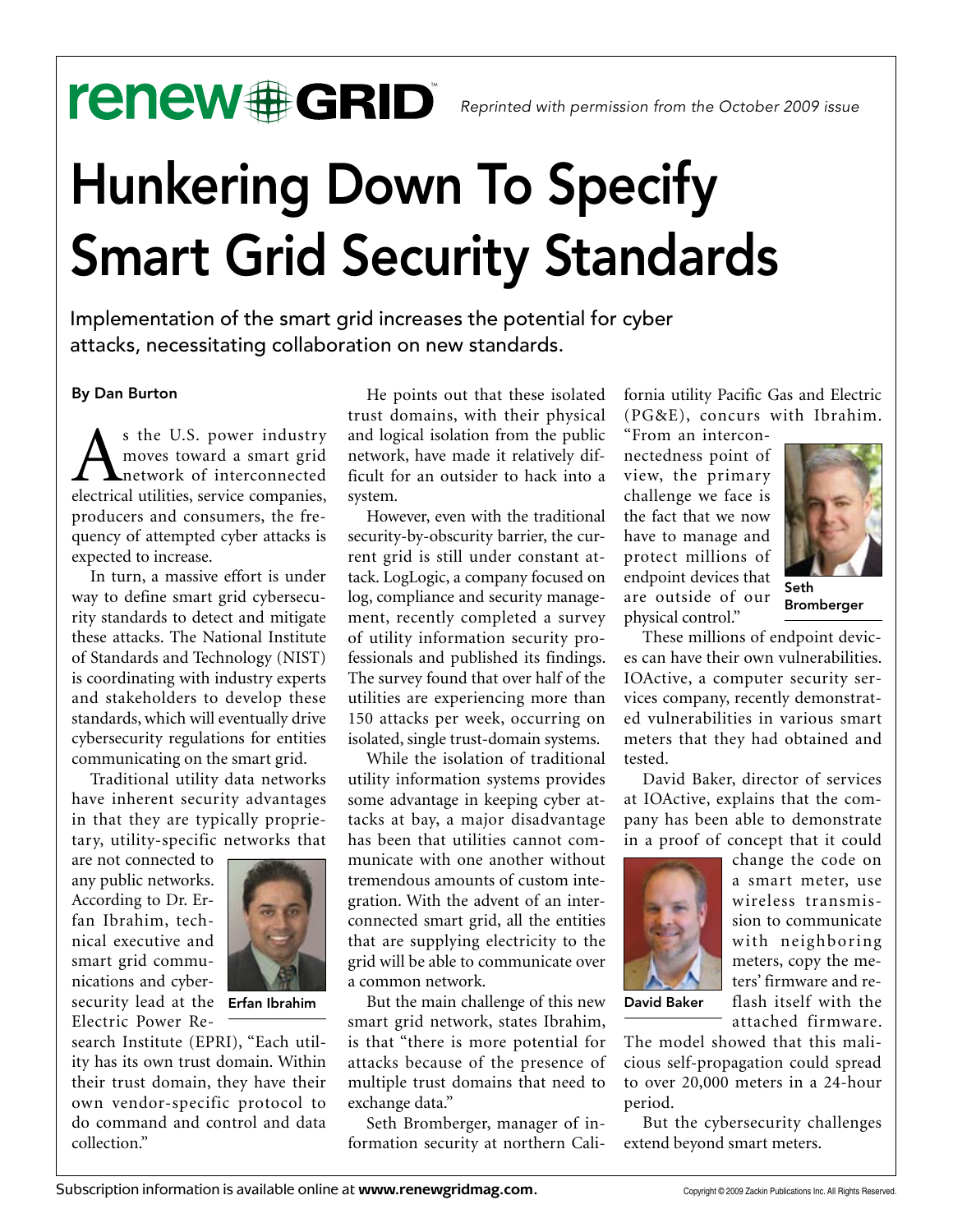Applying digital technology to the entire grid will increase the amount of accessible, real-time information flowing among parties.

"The more access you want, the more difficult it is to secure," says Ameen Hamdon, president and

founder of SUBNET Solutions. "With the smart grid, the challenge is, how can we increase access while also increasing security?"



SUBNET Solu-Ameed tions approaches this security challenge

Hamdon

by working with utilities to unify the communications between field devices and business systems to address the specific needs of the substations and the grid. Through this unification, security "islands" can be created around various systems in the substation.

Physical device standards for cybersecurity will be a major focus in implementation of the smart grid.



In contrast to the PC industry, with its plug-and-play computers and peripherals, there are only emerging smart grid standards governing Ken Van Meter meters, mesh net-

works, re-closers and

encryption devices.

Ken Van Meter, a principal in Lockheed Martin's Enterprise Integration Group, points out some good news: Security is managed in the interfaces more than in the devices, so designers will still be able to provide end-to-end system security by understanding, controlling and manipulating those interfaces. Still, he says, "The faster we can all agree on those standards and align to them, the better - from a security standpoint."

#### *Standards in development*

NIST's "Smart Grid Standards Interoperability Roadmap" project was launched in April 2008 to carry out its federal mandate from the Energy Independence and Security Act of 2007 to "coordinate development of a framework that includes protocols and model standards for information management to achieve interoperability of smart grid devices and systems."

The NIST cybersecurity standards will define the minimum functionality necessary to protect the grid against known threats. Stakeholders all along the smart grid supply chain will see regulations requiring them to design their systems to meet or exceed those standards.

EPRI has worked side by side with NIST over the past several months to define the requirements for the standards. Throughout the effort, they have placed a high priority on developing consensus among industry stakeholders in defining these requirements.

For the first phase of the project, which was completed this August, NIST and EPRI created forums in which they brought industry stakeholders together, outlined the charter and facilitated open discussions. The presumption is that collaboration will result in very thorough definitions. Also, when the regulatory compliance mandate does take effect, all stakeholders will be aware of it and already be developing plans to meet it.

The development of cybersecurity standards is a balancing act between two competing forces. One force calls for the sharing of information with as many parties as possible to allow businesses to operate. Another force contends that the more parties involved in any interaction, the more security threats created.

"It's not one side or the other, because each one would stifle business," Ibrahim says. "If you opened it so much that you were constantly having hacks, you would have unavailable applications, and the businesses would fail. If you constrict it to the point where people have to jump through many, many hoops, then you would have the same challenge again. People would get turned off and not do business."

In order to identify the risks and determine security requirements (while striking that essential balance), NIST, EPRI and various stakeholders identified and studied hundreds of smart grid use cases. They determined the interfaces on which data exchanges were occurring and pinpointed a preliminary set of cybersecurity requirements for data sharing at those interfaces.

For example, an independent power producer (IPP) will need to communicate to buyers the quantity of electricity it is providing at any given time. The IPP will need some type of metering at that interface in order to bill the distribution company for the power it has sold.

The preceding reflects a multilayer transaction that includes all seven communication layers of the Open Systems Interconnection Reference Model (OSI Model) and a semantic layer, at layer eight, that keeps track of the actual data exchanged between the entities. This is a typical use case, where the actors are the IPP and the distribution company, and the interface is the physical and logical connection between them.

#### *Value of experience*

Fortunately, coming up with the requirements has not meant starting from zero. There are many similarities between the use cases of the smart grid and those of other industries that have already tackled cybersecurity risks.

PG&E's Bromberger says the massive size of the grid does pose significant security challenges with respect to authentication, authorization, confidentiality and integrity - such as ensuring that devices that are communicating within the smart